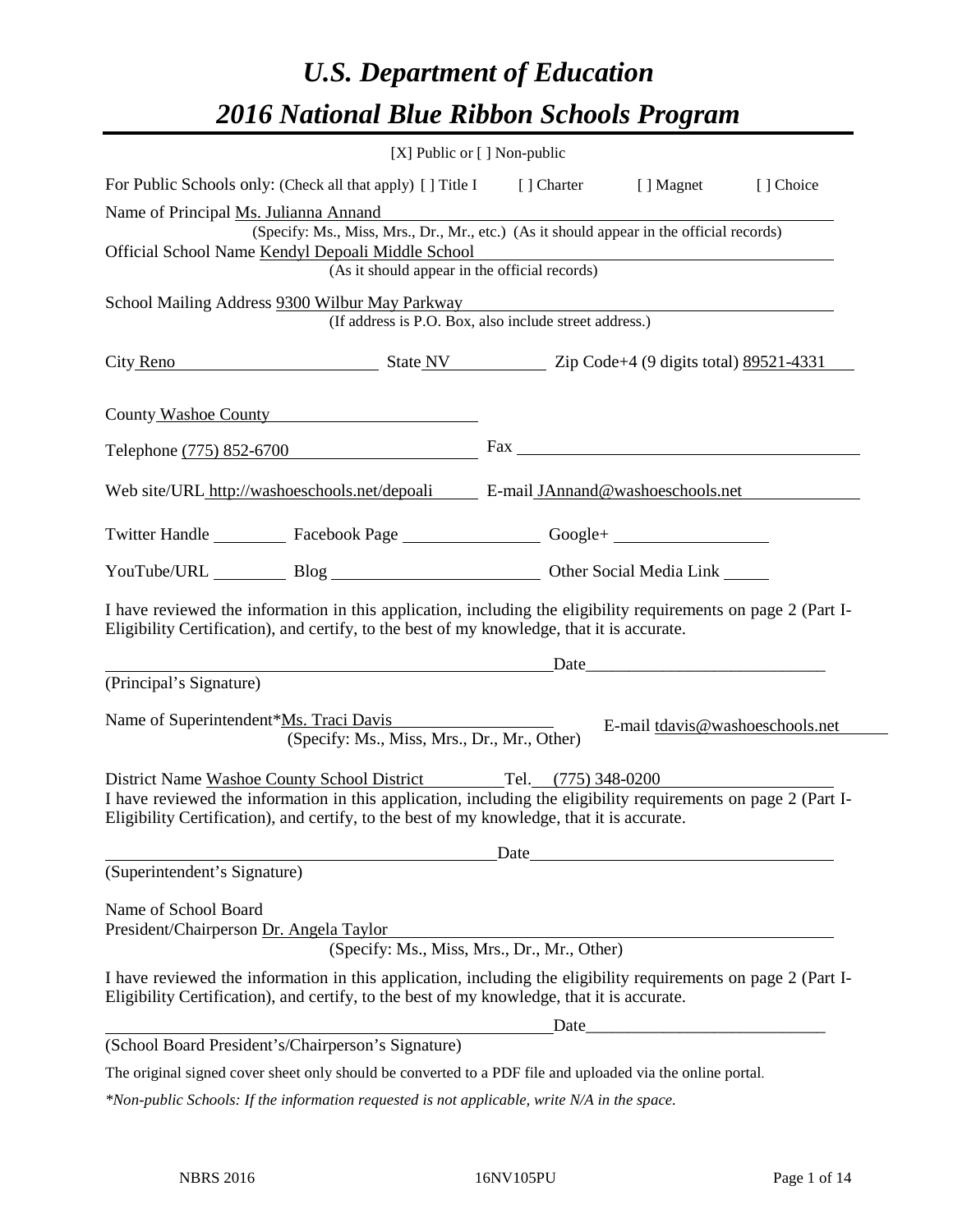The signatures on the first page of this application (cover page) certify that each of the statements below, concerning the school's eligibility and compliance with U.S. Department of Education and National Blue Ribbon Schools requirements, are true and correct.

- 1. The school configuration includes one or more of grades K-12. (Schools on the same campus with one principal, even a K-12 school, must apply as an entire school.)
- 2. The public school has met their state's accountability requirements (i.e., avoided sanctions) in participation, performance in reading (or English language arts) and mathematics, and other academic indicators (i.e., attendance rate and graduation rate) using the most recent accountability results available for the year prior to nomination.
- 3. To meet final eligibility, a public school must meet the state's accountability requirements (i.e., avoided sanctions) in participation, performance in reading (or English language arts) and mathematics, and other academic indicators (i.e., attendance rate and graduation rate) for the year in which they are nominated (2015-2016) and be certified by the state representative. Any status appeals must be resolved at least two weeks before the awards ceremony for the school to receive the award.
- 4. If the school includes grades 7 or higher, the school must have foreign language as a part of its curriculum.
- 5. The school has been in existence for five full years, that is, from at least September 2010 and each tested grade must have been part of the school for the past three years.
- 6. The nominated school has not received the National Blue Ribbon Schools award in the past five years: 2011, 2012, 2013, 2014, or 2015.
- 7. The nominated school has no history of testing irregularities, nor have charges of irregularities been brought against the school at the time of nomination. The U.S. Department of Education reserves the right to disqualify a school's application and/or rescind a school's award if irregularities are later discovered and proven by the state.
- 8. The nominated school or district is not refusing Office of Civil Rights (OCR) access to information necessary to investigate a civil rights complaint or to conduct a district-wide compliance review.
- 9. The OCR has not issued a violation letter of findings to the school district concluding that the nominated school or the district as a whole has violated one or more of the civil rights statutes. A violation letter of findings will not be considered outstanding if OCR has accepted a corrective action plan from the district to remedy the violation.
- 10. The U.S. Department of Justice does not have a pending suit alleging that the nominated school or the school district as a whole has violated one or more of the civil rights statutes or the Constitution's equal protection clause.
- 11. There are no findings of violations of the Individuals with Disabilities Education Act in a U.S. Department of Education monitoring report that apply to the school or school district in question; or if there are such findings, the state or district has corrected, or agreed to correct, the findings.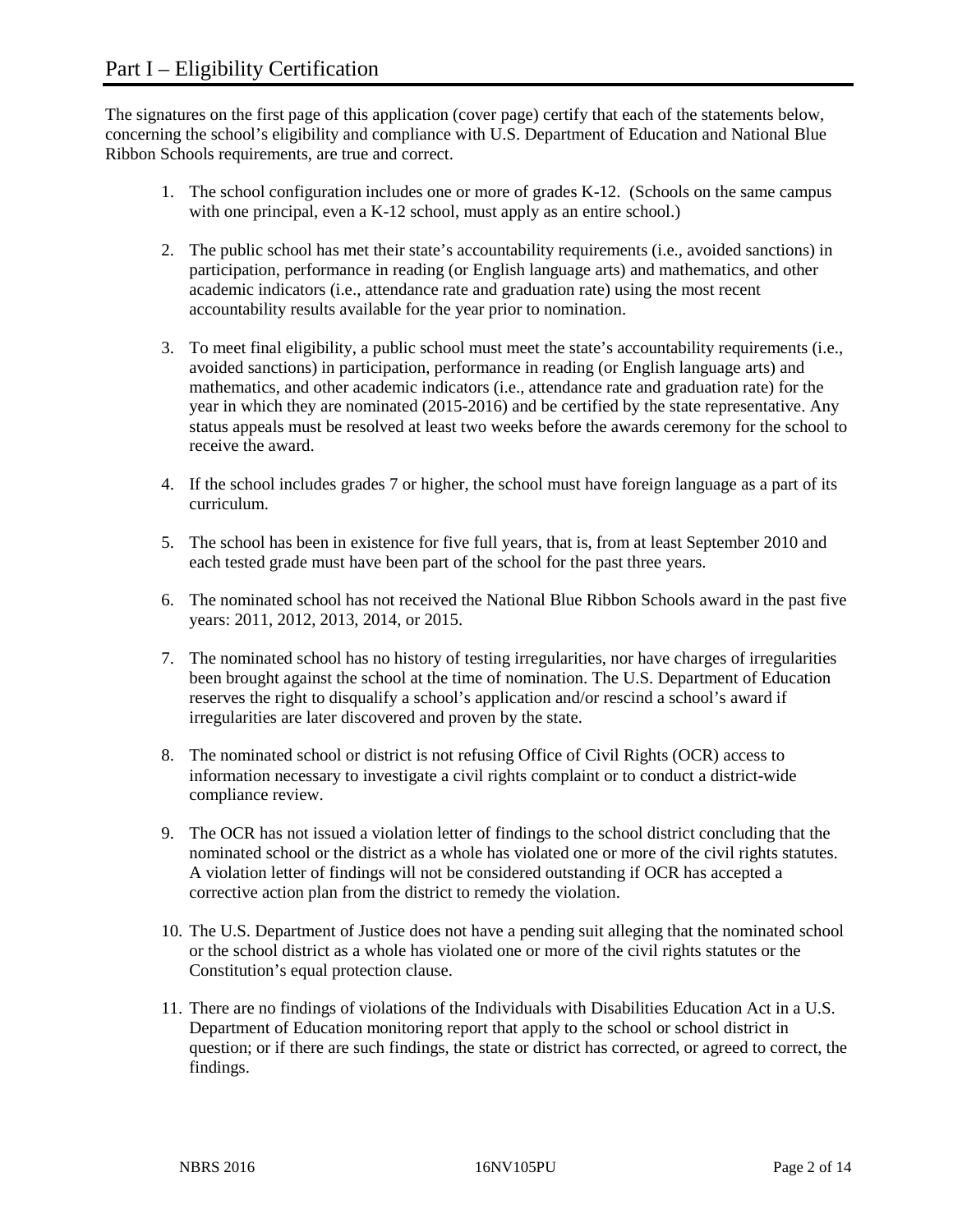#### **Data should be provided for the most recent school year (2015-2016) unless otherwise stated.**

#### **DISTRICT**

1. Number of schools in the district  $62$  Elementary schools (includes K-8) (per district designation): 14 Middle/Junior high schools 14 High schools  $\overline{1}$  K-12 schools

91 TOTAL

**SCHOOL** (To be completed by all schools)

- 2. Category that best describes the area where the school is located:
	- [] Urban or large central city [ ] Suburban with characteristics typical of an urban area [X] Suburban [ ] Small city or town in a rural area [ ] Rural
- 3. Number of students as of October 1, 2015 enrolled at each grade level or its equivalent in applying school:

| Grade                           | # of         | # of Females | <b>Grade Total</b> |
|---------------------------------|--------------|--------------|--------------------|
|                                 | <b>Males</b> |              |                    |
| <b>PreK</b>                     | 0            | 0            | 0                  |
| K                               | 0            | 0            | 0                  |
| 1                               | 0            | 0            | 0                  |
| $\overline{2}$                  | 0            | 0            | 0                  |
| 3                               | 0            | 0            | 0                  |
| 4                               | 0            | 0            | $\mathbf{\Omega}$  |
| 5                               | 0            | 0            | 0                  |
| 6                               | 187          | 180          | 367                |
| 7                               | 207          | 199          | 406                |
| 8                               | 222          | 194          | 416                |
| 9                               | 0            | 0            | 0                  |
| 10                              | 0            | 0            | $\theta$           |
| 11                              | 0            | 0            | $\mathbf{\Omega}$  |
| 12 or higher                    | 0            | 0            | 0                  |
| <b>Total</b><br><b>Students</b> | 616          | 573          | 1189               |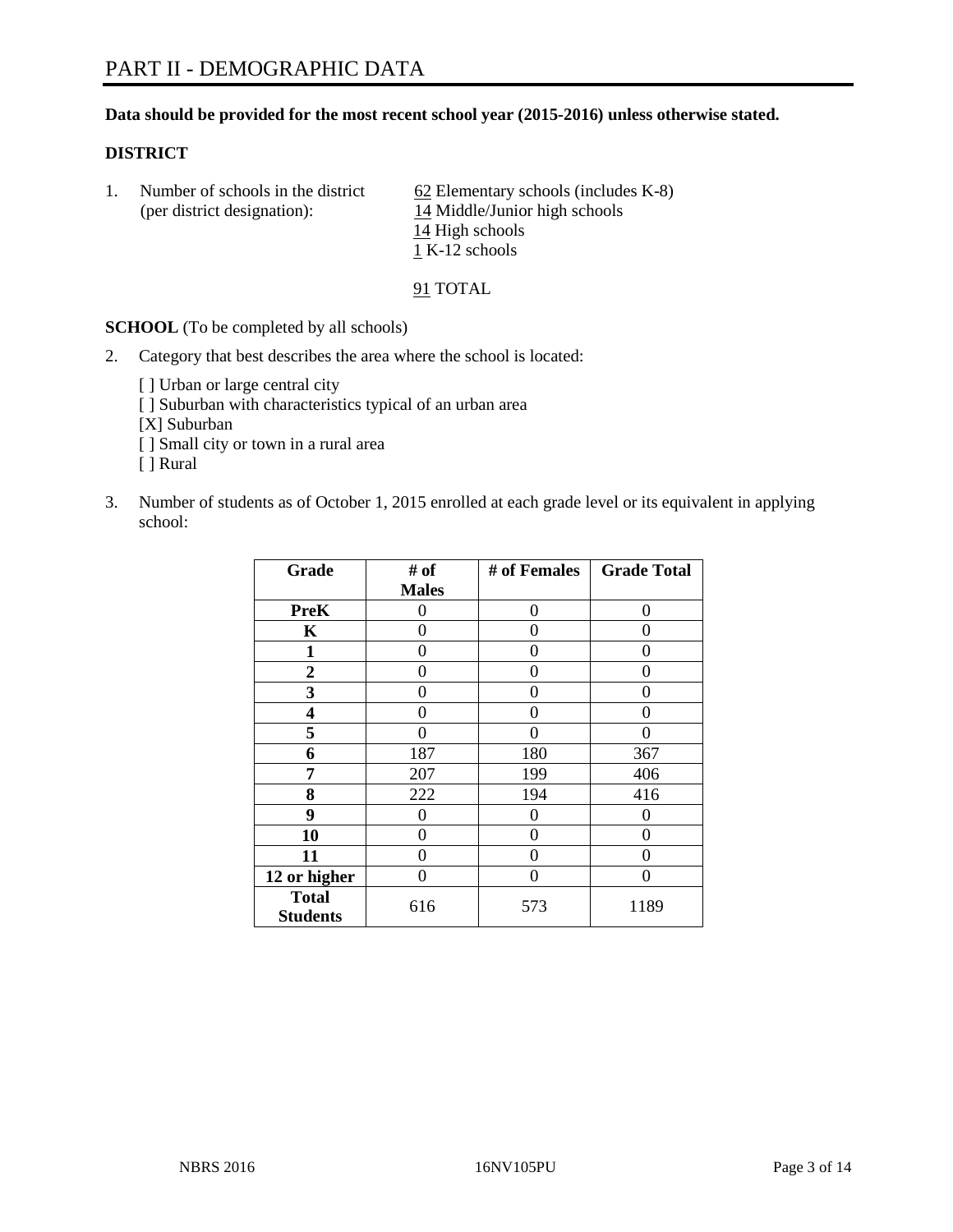the school: 6 % Asian

4. Racial/ethnic composition of  $1\%$  American Indian or Alaska Native 1 % Black or African American 19 % Hispanic or Latino 0 % Native Hawaiian or Other Pacific Islander 66 % White 7 % Two or more races **100 % Total**

(Only these seven standard categories should be used to report the racial/ethnic composition of your school. The Final Guidance on Maintaining, Collecting, and Reporting Racial and Ethnic Data to the U.S. Department of Education published in the October 19, 2007 *Federal Register* provides definitions for each of the seven categories.)

5. Student turnover, or mobility rate, during the 2014 – 2015 school year: 12%

This rate should be calculated using the grid below. The answer to (6) is the mobility rate.

| <b>Steps For Determining Mobility Rate</b>         | Answer |
|----------------------------------------------------|--------|
| (1) Number of students who transferred to          |        |
| the school after October 1, 2014 until the         | 85     |
| end of the 2014-2015 school year                   |        |
| (2) Number of students who transferred             |        |
| <i>from</i> the school after October 1, 2014 until | 56     |
| the end of the 2014-2015 school year               |        |
| (3) Total of all transferred students [sum of      | 141    |
| rows $(1)$ and $(2)$ ]                             |        |
| (4) Total number of students in the school as      | 1135   |
| of October 1, 2014                                 |        |
| (5) Total transferred students in row (3)          | 0.124  |
| divided by total students in row (4)               |        |
| $(6)$ Amount in row $(5)$ multiplied by 100        | 12     |

6. English Language Learners (ELL) in the school:  $3\%$ 

37 Total number ELL

Specify each non-English language represented in the school (separate languages by commas): Spanish, German, Russian, Italian, Tagalog, Vietnamese, Slovakian, Marathi, Portuguese, and Thai

| Students eligible for free/reduced-priced meals: | 19 % |
|--------------------------------------------------|------|
| Total number students who qualify:               | 228  |

8. Students receiving special education services: 10 %

118 Total number of students served

Indicate below the number of students with disabilities according to conditions designated in the Individuals with Disabilities Education Act. Do not add additional conditions. It is possible that students may be classified in more than one condition.

| 13 Autism               | 0 Orthopedic Impairment                 |
|-------------------------|-----------------------------------------|
| 0 Deafness              | 26 Other Health Impaired                |
| 0 Deaf-Blindness        | 60 Specific Learning Disability         |
| 3 Emotional Disturbance | 9 Speech or Language Impairment         |
| 1 Hearing Impairment    | 0 Traumatic Brain Injury                |
| 2 Mental Retardation    | 0 Visual Impairment Including Blindness |
| 4 Multiple Disabilities | <b>0</b> Developmentally Delayed        |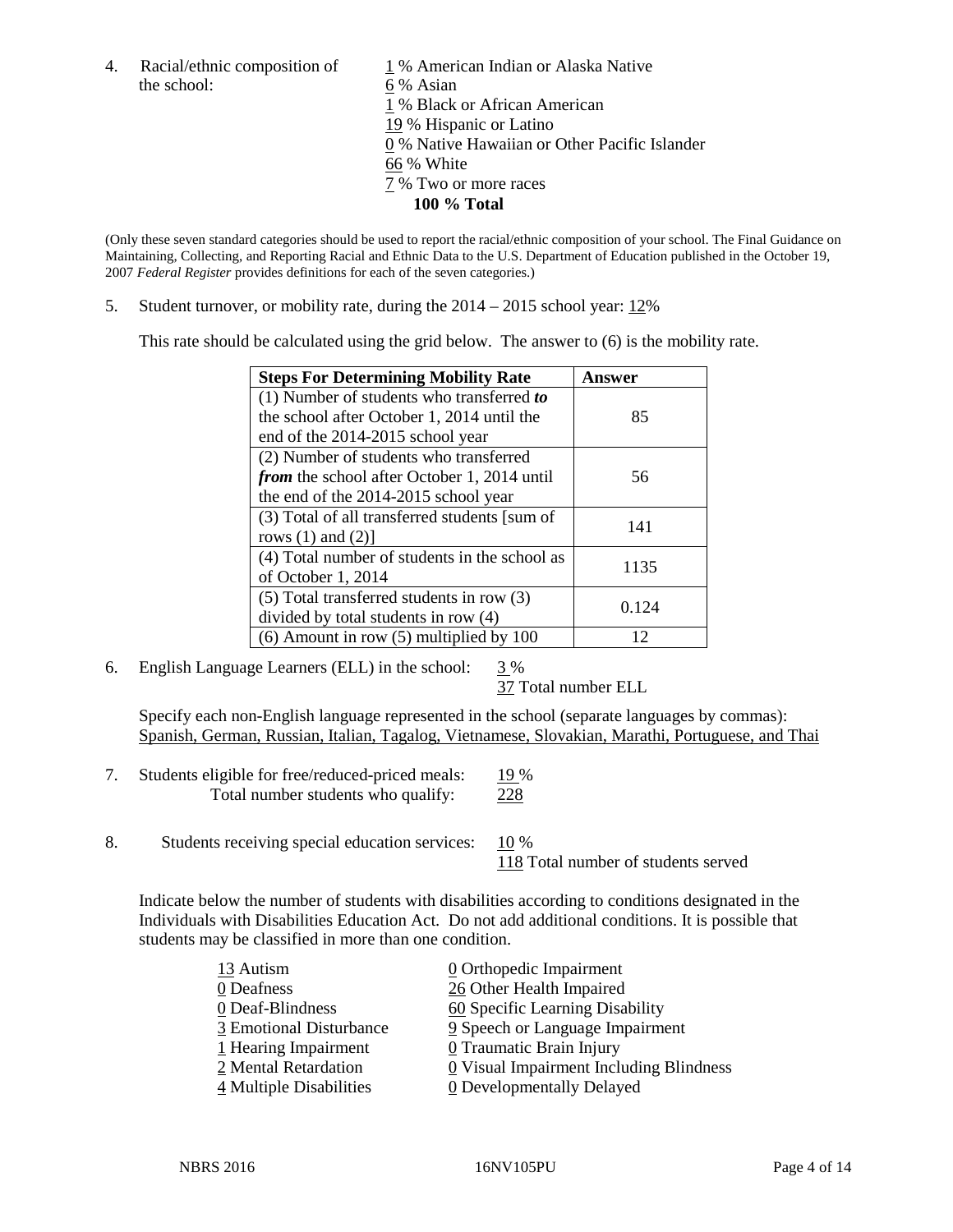- 9. Number of years the principal has been in her/his position at this school:  $8$
- 10. Use Full-Time Equivalents (FTEs), rounded to nearest whole numeral, to indicate the number of school staff in each of the categories below:

|                                       | <b>Number of Staff</b> |
|---------------------------------------|------------------------|
| Administrators                        | З                      |
| Classroom teachers                    | 47                     |
| Resource teachers/specialists         |                        |
| e.g., reading, math, science, special | 9                      |
| education, enrichment, technology,    |                        |
| art, music, physical education, etc.  |                        |
| Paraprofessionals                     | 6                      |
| Student support personnel             |                        |
| e.g., guidance counselors, behavior   |                        |
| interventionists, mental/physical     |                        |
| health service providers,             | 3                      |
| psychologists, family engagement      |                        |
| liaisons, career/college attainment   |                        |
| coaches, etc.                         |                        |

- 11. Average student-classroom teacher ratio, that is, the number of students in the school divided by the FTE of classroom teachers, e.g., 22:1 27:1
- 12. Show daily student attendance rates. Only high schools need to supply yearly graduation rates.

| <b>Required Information</b> | 2014-2015 | 2013-2014 | 2012-2013 | 2011-2012 | 2010-2011 |
|-----------------------------|-----------|-----------|-----------|-----------|-----------|
| Daily student attendance    | 95%       | 96%       | 95%       | 95%       | 95%       |
| High school graduation rate | 9%        | 0%        | 0%        | 9%        | 0%        |

13. **For high schools only, that is, schools ending in grade 12 or higher.** 

Show percentages to indicate the post-secondary status of students who graduated in Spring 2015.

| <b>Post-Secondary Status</b>                  |    |
|-----------------------------------------------|----|
| Graduating class size                         |    |
| Enrolled in a 4-year college or university    | 0% |
| Enrolled in a community college               | 0% |
| Enrolled in career/technical training program | 0% |
| Found employment                              | 0% |
| Joined the military or other public service   | 0% |
| Other                                         | ገ% |

14. Indicate whether your school has previously received a National Blue Ribbon Schools award. Yes No X

If yes, select the year in which your school received the award.

15. In a couple of sentences, provide the school's mission or vision statement.

To produce students who are personally responsible, accountable and productive while fostering a community of 21st century learners. As a staff we will provide a rigorous, relevant curriculum while integrating character education so students understand the importance of stretching themselves to personally contribute positively to their family and community.

NBRS 2016 16NV105PU Page 5 of 14 16. **For public schools only**, if the school is a magnet, charter, or choice school, explain how students are chosen to attend.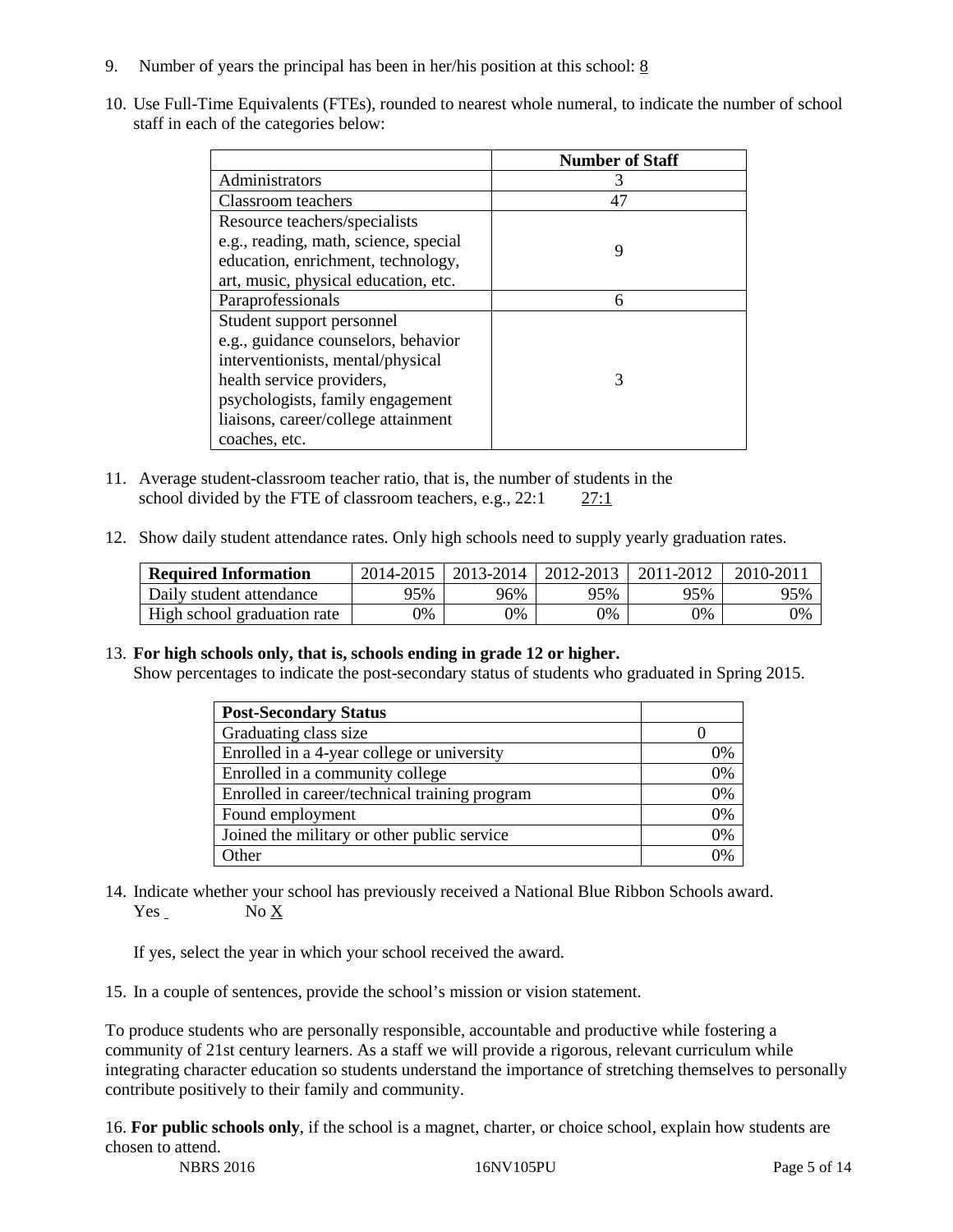# PART III – SUMMARY

Kendyl Depoali Middle School opened its' doors to 6th, 7th and 8th graders in 2009. When it opened, it was taking the middle school students from a 7-12 school in a very tight knit community and many people were very anxious to see if the new school would be able to meet the needs that "were already" being met in that environment. The community was also very anxious about having 6th grade in the middle school. The biggest challenge was to create a culture of high expectations while meeting the needs of the social and emotional fragility of the pre-adolescent. The new staff took this challenge on and created a school-wide Positive Behavior Intervention Support system that allowed all students and staff to have a common language when referring to the high expectations and when reinforcing those behaviors. Our STRIKE (Strength, Tolerance, Responsibility, Integrity, Knowledge, and Empathy) matrix is the cornerstone of our climate and culture – Strength, Tolerance, Responsibility, Integrity, Knowledge, and Empathy. When creating the matrix, we had input from the leadership students who would be our first 8th graders, parents and the new staff members. The STRIKE matrix is alive and well today and lessons on all of these words and how we use them and live up to those in the classrooms, hallways, and community are taught on a weekly basis in our Advisory classes.

KDMS has been the largest middle school in the district since the day it opened and continues to grow as the community grows. We have been designated as a 5-Star school the past 2 years on the Washoe County School District and Nevada State Performance Framework. Our climate surveys from both parents and students also rank us as high achieving and a school in which the vast majority of students enjoy being in school and feel safe in our environment. We pride ourselves on creating a safe learning environment where all students are connected to an adult through the teaming that allows such a large school to feel like a much smaller one. During this transitional time between elementary and high school, we have students on a 2 person team in the 6th grade and then move into the 7th and 8th grade to a 4 person core team. We also have students stay with the same team of students and teachers for the 7th and 8th grade year. We feel that this looping allows teachers to build those relationships with the students and learn about their learning styles and therefore able to challenge and push them to their greatest potential while with them.

As the feeder middle school to the Performing Arts Signature Academy High School, we have the number one middle school music program in the district. Our music department serves over 800 out of 1200 students. Our programs receive Superiors at the music festivals, they win drumline and winter guard competitions, often beating out high school competitors. They out perform their peers and continue to grow the program at the next level. It truly is a joy to watch and listen to our students perform. The vertical articulation between the two schools continues to make this side of town the place to be if you want anything to do with music.

While we are not a GATE (Gifted and Talented Education) magnet school, the majority of our zoned GATE students choose to remain in our school instead of going to the magnets. We have the same number of GATE students in our school that those schools are serving due to the level of rigor within our classrooms and the instructional strategies that our teachers use on a daily basis. Because of the number of GATE students, we are able to cluster them within the grade levels and the district has allocated us a full time GATE specialist to push-in to those classrooms and collaborate with our teachers. All students are included and all classrooms are doing Project Based Learning. The middle schools all took on district initiatives and KDMS took on PBL. It has allowed our teachers to teach with 21st century skills in mind and expect all students to use the 4 Cs – collaboration, communication, critical thinking, and creativity while working through their driving questions. We are also an inclusive school. As we continue to change and grow, these skills will allow our students to be ready for the next level and prepare themselves to not just be college and career ready but to be life ready.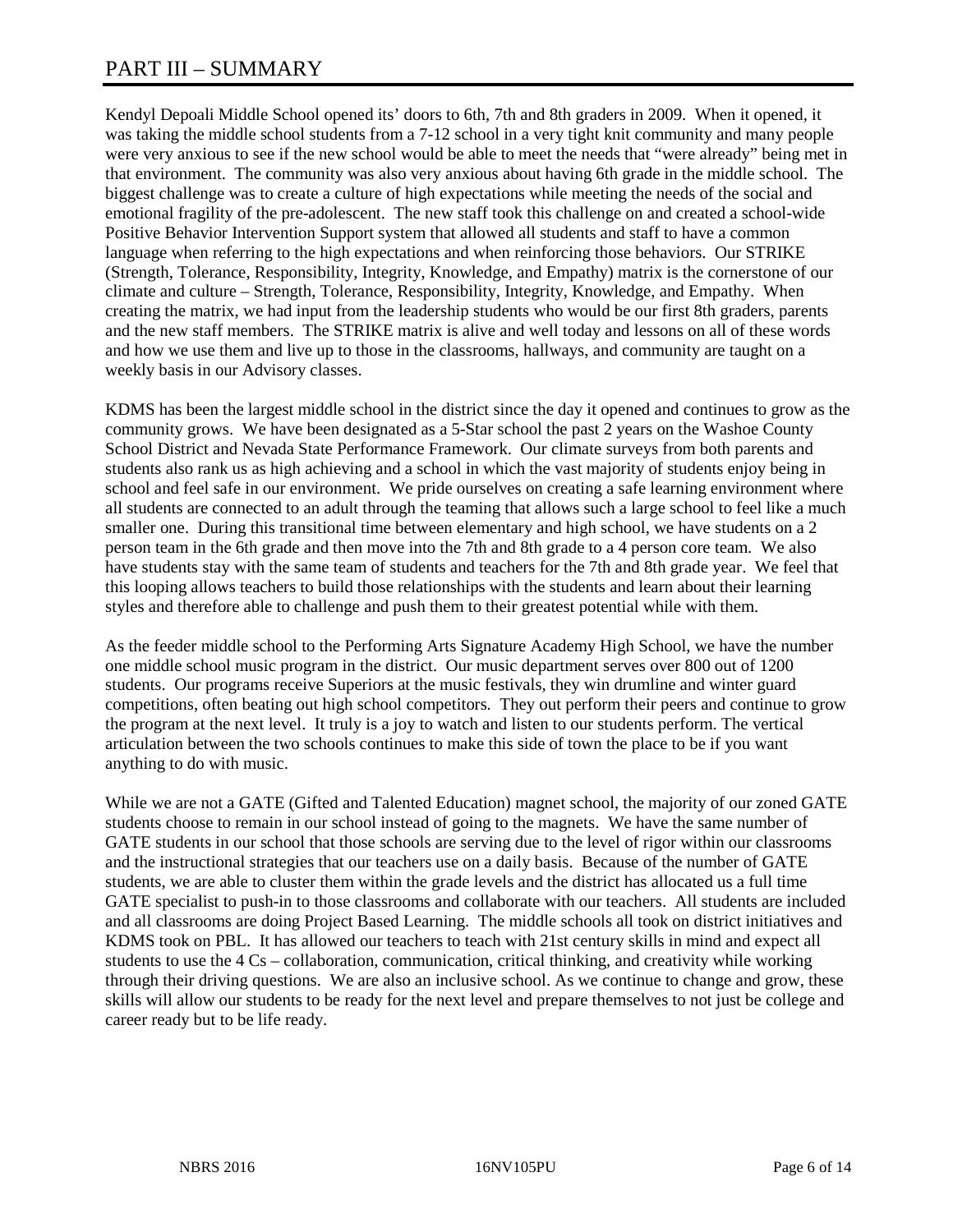# 1. Core Curriculum:

Since it's opening in 2009, Kendyl Depoali Middle School has consistently offered a diverse range of coursework in the core content areas: Reading/English Language Arts, Mathematics, Science, and Social Studies/History. All four core subjects engage learners at each grade level in curriculum that is rigorous and integrates the social and emotional needs of students. In regards to standards, all teachers collaborate and plan lessons that are focused on the Nevada Academic Content Standards (Common Core Standards and Next Generation Science Standards) that have been adopted state-wide in efforts to prepare students to be college and career ready. Teachers implement a variety of strategies that engage all learners. Interdisciplinary lessons are taught in addition to Project-Based Learning experiences in which students are challenged to think critically, collaborate, communicate, and exhibit creativity.

Reading/English Language Arts students engage in reading with depth and complexity with a variety of text types (i.e. literature and informational text). In writing, ELA students have opportunities to gain adequate mastery of a range of skills and applications in a variety of genres (argumentative, informative/explanatory, narrative, etc.) with a focus on real-world writing. In speaking and listening, students in ELA have experiences in a variety of academic conversation strategies including, but not limited to: Socratic seminars, accountable talk, and literature circles. Each year, in reading, writing, and communication students demonstrate increasing proficiency in these skills and understanding.

The instruction of standards for mathematics students is focused and coherent and students utilize the eight mathematical practices in their determined math course. These practices include, but are not limited to: inquiry-based problem solving, using data-based evidence, and modeling. New concepts are taught through a planned learning progression through a coherent set of the mathematical Common Core standards. Student learning of new content is facilitated through mathematical shifts; focus, coherence and rigor. Students learn through the use of challenging tasks/questions, mathematical discussions, and are monitored through regular checks for understanding. All students have the opportunity to learn and engage in the mathematics that prepare them for career and college.

Science students at Kendyl Depoali Middle School are engaged in Earth, Life, and Physical science content following the science practices: asking questions and defining problems, developing and using models, planning and carrying out investigations, analyzing and interpreting data, using mathematics and computational thinking, constructing explanations and designing solutions, engaging in argument from evidence, and obtaining, evaluating, and communicating information. As students progress to a new grade level, science content continually builds off prior knowledge and students are challenged to show how prior knowledge connects to new concepts. Cross curricular concepts, or ideas which are not specific to any one discipline but cut across them all, are addressed in the curriculum to ensure that performance expectations are being met and that students are making these connections.

In Social Studies, the Nevada State Social Studies Content Standards are taught through the Nevada Academic Content Standards. On a daily basis, students are critically thinking, analyzing sources, reading complex text, and writing. Social Studies lessons meet the Common Core Standards with a variety of different instructional methods including: Close Reads, Argumentative and Informational Writing, Document Based Questions, and Research Based Discussion Strategies (including Jigsaw Seminars, Structured Academic Controversy, and Socratic Seminars).

Instruction in all core subjects is planned collaboratively among content specific professional learning communities (PLC's) and other departments in the school (i.e. Special Education, Gifted and Talented, and Counseling). This collaboration ensures that students are getting not only a well-rounded education that offers a plethora of instructional strategies, but that the individual needs of all of our learners are being met so that they will be prepared for High School and college and career ready.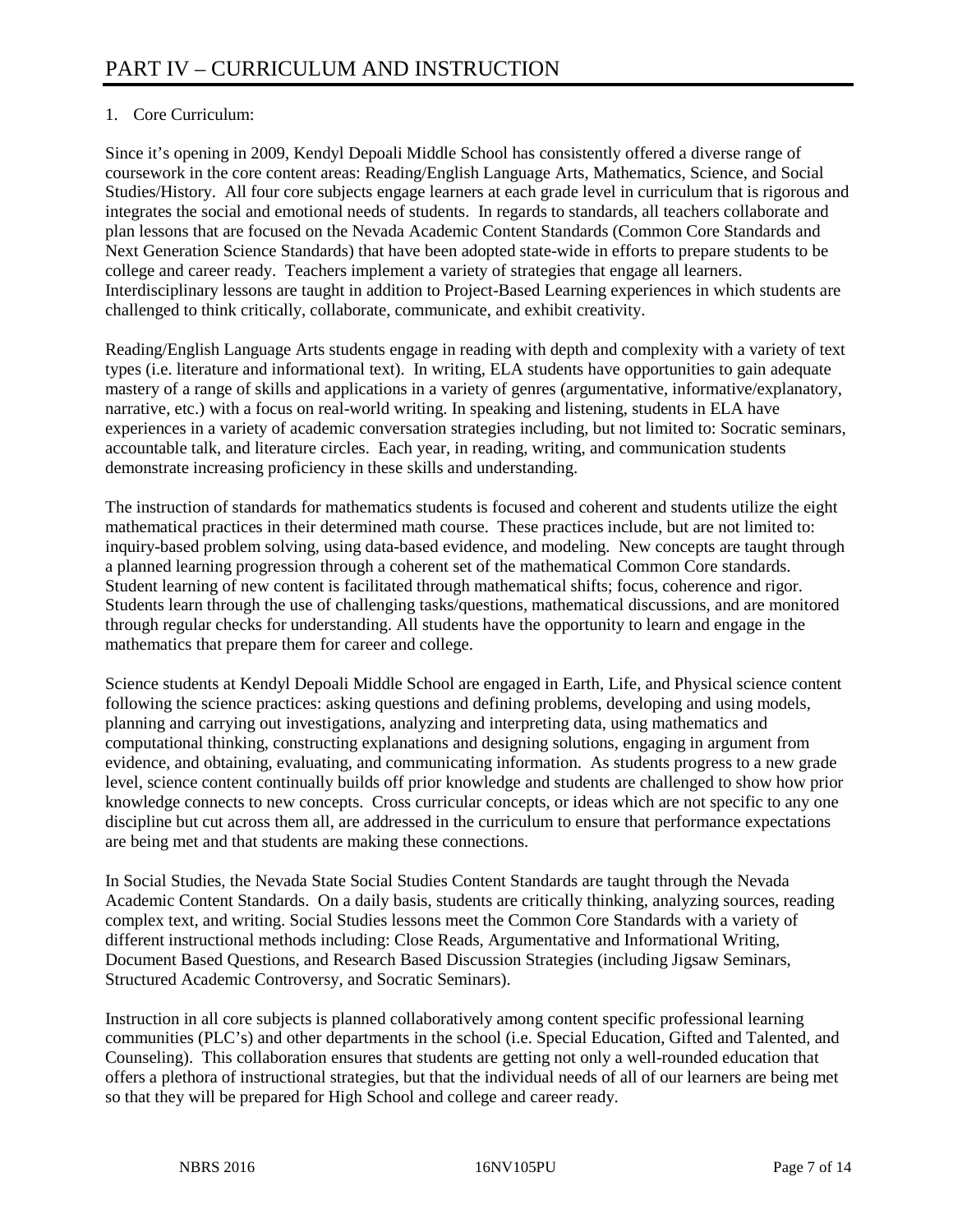#### 2. Other Curriculum Areas:

Educating the whole child with rigor has been a constant goal for Depoali since the school's inception. College and career readiness means going beyond the basic core classes, and Depoali has been able to incorporate this philosophy throughout each student's journey. Depoali offers 14 different encore classes for our seventh and eighth grade students: Leadership, Spanish, Art, STEM lab, Communications, Yearbook, Physical Education, Healthy You, Wellness, Band, Orchestra, Strings, and Choir. Students can also apply to be a student aide. Several encore classes are uniquely developed to incorporate the heart of Depoali's social, emotional, and character education (STRIKE). Encore classes also emphasize Depoali's school-wide initiative: project-based learning (PBL).

All of Depoali's sixth grade students participate in a variety of encore opportunities on a rotating basis throughout the year. With few exceptions, every sixth grader takes art, music, physical education, and Information Communication Technology (ICT).

Of the 1,189 sixth, seventh, and eighth graders, more than 70 percent participate in music classes. Depoali has the largest choir in the district with 297 students participating. Five students who auditioned were accepted to Washoe County School District (WCSD) Honor Choir. Almost 300 sixth, seventh, and eighth graders participate in band, and approximately 250 take orchestra. Our advanced band and orchestra have been recognized as "superior" at festival competitions and our band was the highest scoring middle school band in the district. Thirty-four students were accepted into the WCSD Honor Band. Depoali's drumline and winterguard teams are another opportunity to participate outside the classroom environment. Both teams have earned championships at Northern Nevada middle school competitions and often compete against high school teams.

Wellness class is unique to Depoali. Wellness focuses on social and emotional learning (SEL). Students participate in a wide range of topics including learning styles, bullying and harassment, stress, time management, PBIS, and nutrition. Every seventh grader experiences this SEL curriculum. Eighth graders may elect to take an additional course that enhances basic SEL studies. Because of the success of this course, WCSD is using it as an example to help develop other Health and Wellness courses.

Leadership is a semester-long class offered to seventh and eighth graders. Nearly 400 students take leadership each year and they complete over 5,000 service hours. They help more than a dozen non-profit organizations each year and give \$5,000-\$10,000 back to the community.

The yearbook staff is made up of 36 students who are selected from over 100 applicants. They produce a nationally recognized yearbook which is ranked in the top four percent in the country. Students are involved in every aspect of production—from interviewing and writing stories, to drawing layouts and taking pictures. They also create and implement a marketing plan to sell their book.

Approximately 1,000 students participate in physical education. With few exceptions, every sixth and seventh grader participates for at least one semester and eighth graders have a choice to take the class again. Physical Education instructors are committed to providing a safe and positive learning environment where various activities can be explored. The goal of the program is to guide young lives towards healthy futures and learn lifelong skills.

All students at Depoali have the opportunity to take art and communications. These classes are dedicated to integrating 21st century skills, and personal creativity through PBL. In one such project, art students create the next new designer toy. They practice marketing, visual arts, and presentation as they promote their ideas to university professors. In communications, students work in small groups to complete a variety of projects such as creating technology-enhanced story books and producing STRIKE videos for school-wide use.

STEM lab is a student-driven active learning environment. In this semester-long class, students explore STEM through a series of engaging projects using industry-standard technology and software platforms. Students enhance their college and career readiness as they use technology to address real-world challenges such as bridge design, robotics engineering, graphic design, video production, audio production, and stop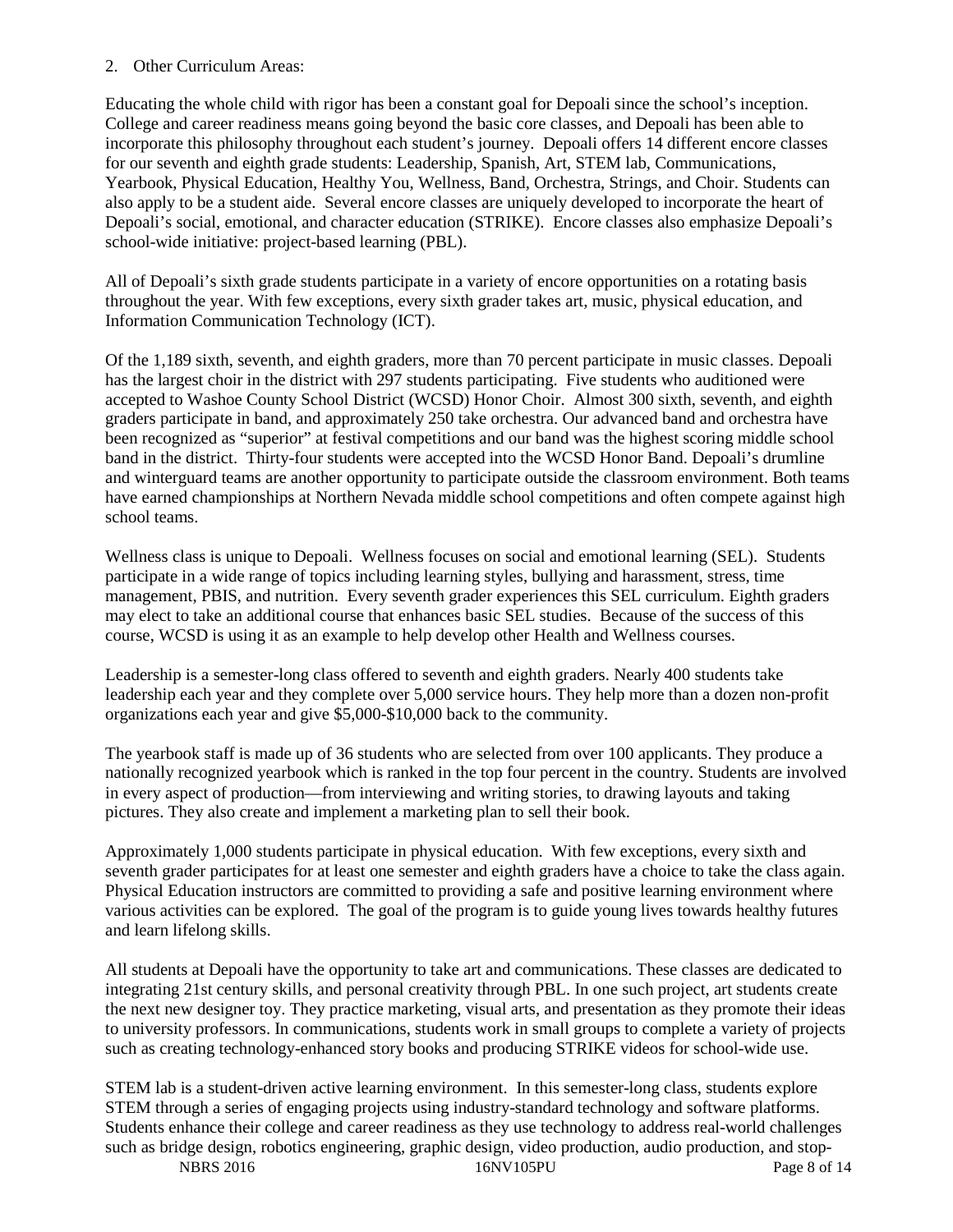motion animation. There are 28 to 46 students working in collaborative groups in each of the six sections of STEM lab. Depoali Middle School was honored to be the host site for the 2014 Advanced Facilitators Development Conference. STEM Lab facilitators from all over the U.S. came to see how Depoali's STEM lab teachers facilitate excellence in their classroom.

3. Instructional Methods and Interventions:

Depoali staff engage in offering a variety of instructional methods to support the diverse learning needs of our student body. This school year, our staff has participated in school-wide professional development that targets differentiated instruction. During these workshops teachers are able to see examples of strategies and best practices in differentiated instruction and collaborate in our Professional Learning Communities (PLCs) how to best implement these strategies. For example, one strategy has teachers design a lesson that has students rotate through stations that address various learning styles. Some examples of stations may include technology, a cognitively demanding task, reteach or small group teaching, and collaborative, hands-on activities or use of manipulatives. Teachers consistently offer choice menus with their assignments, allowing students to choose a product of their learning based on their learning style. As part of the differentiated learning process, many of our teachers are using Universal Design for Learning (UDL) to build supports and accommodations into the original instruction given. UDL supports students through a variety of presentation, responding and participation methods appropriate to the student needs and expectations.

Depoali staff is also a dedicated Project Based Learning (PBL) site. PBL provides relevant, interdisciplinary and rigorous tasks for all learners while teaching important 21st century skills of communication, collaboration, critical thinking, and creativity. Our staff collaborates to develop projects that allow for students to participate in a project that both challenges them at their individual level and provides an opportunity for student choice, as well as participate collaboratively within a learning team. School-wide, teachers have committed to implementing a minimum of two PBL experiences each year within their curriculum. Many teachers at Depoali design every curricular unit they teach around PBL, far exceeding the minimum of two experiences per year.

Through the problem solving process of multi-tiered systems of support our team works to provide academic and behavioral interventions based on individual student needs. Our highly trained support staff use a multitude of strategies and programs including; small group instruction, learning games, pre-teaching, prereading strategies, IXL math supports, post skills development and individualized technology supported learning for reading comprehension and phonics skills.

For our many diverse learners such as those eligible for Gifted and Talented programs, English Language Learners and Special Education we work hard to meet their needs within the general education classroom through differentiated instruction, co-teaching, and the Sheltered Instruction Observation Protocol (SIOP). Our experience has shown that when our students are held to high expectations and granted the same access as their peers to common core instructional topics and methods they are able to succeed with accommodations and supports.

## 4. Assessment for Instruction and Learning and Sharing Assessment Results:

Here at Depoali Middle School we have built into our schedule a common preparatory period for our intervention teachers which allows us to meet weekly with several stakeholders including counseling, administration, school psychologist and those intervention teachers. This team, the Intervention Assistance Team (IAT) established normed cut scores in order to identify students who would need Tier II and III supports. Students within these Tiers are regularly taught specific skills within small classes and monitored for growth. Quarterly, all intervention students are then reviewed to determine an increase or decrease in intervention supports. At the Tier I level, which is the core curriculum, subject area teachers meet weekly to plan together lessons, assessments and review data based on the common assessments and the high stakes testing scores that we receive once a year. Our subject Professional Learning Communities (PLCs) not only plan common assessments but are very high functioning in the respect that they curriculum map based on those scores from the previous year to make sure that they continue to raise the bar for our students and hit all of the standards that are expected through their pacing guides.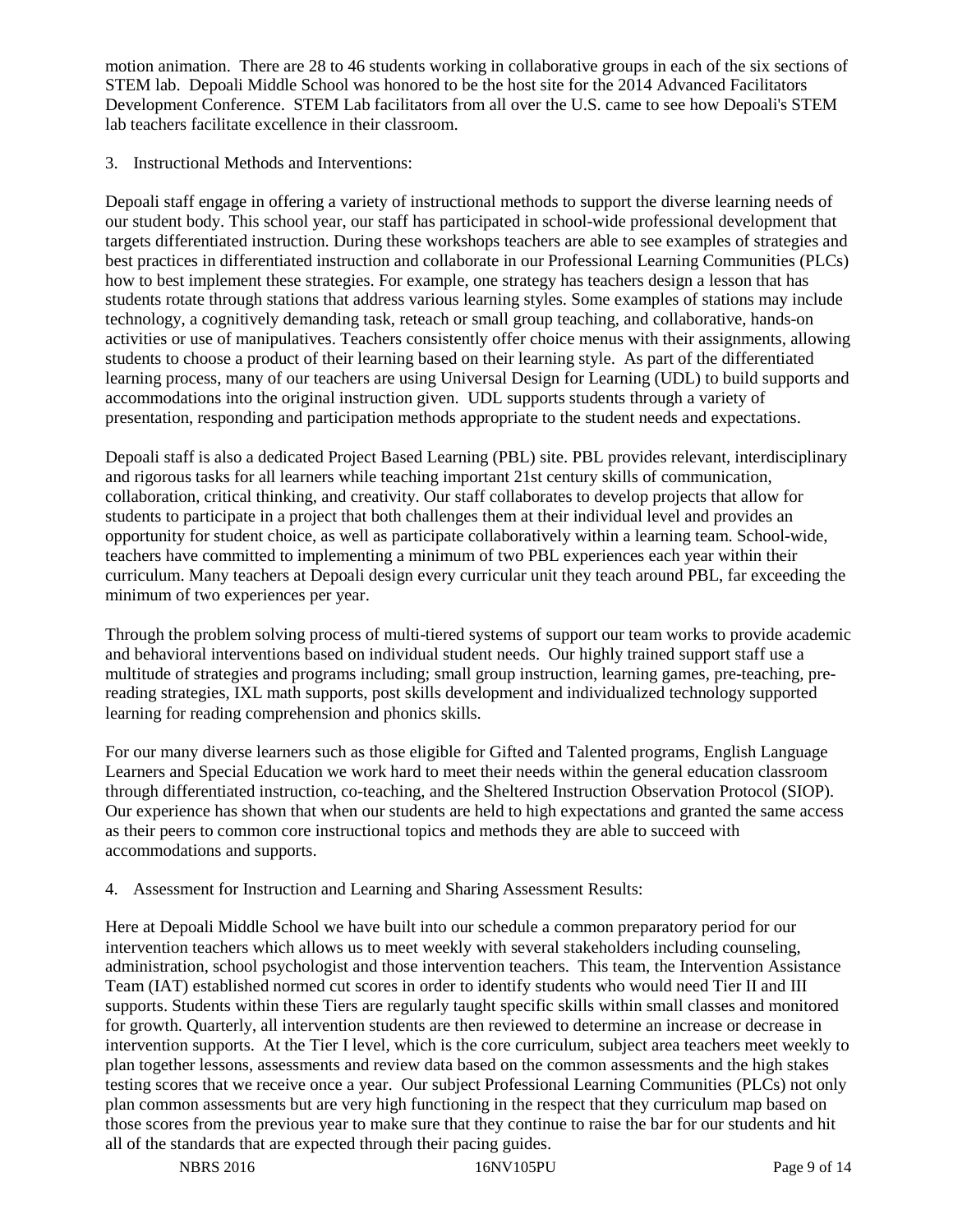Our sub-populations that have achievement gaps have grown smaller over the past 3 years. In fact, we had a negative gap in our Hispanic population; the last time that we receive our assessment results, the district had a 62% in reading and we were at a 65% proficiency rate and in math, we were 1%age point above the district. Where we struggle is in our IEP population and we continue to work within our Special Education classes by truly targeting the students' goals and their skill deficits. This past year our SE teachers and core teachers undertook the Stetson training to improve their co-teaching and inclusive practices. The 14-15 school year, KDMS was the only middle school which made significant growth and exited ELL students.

Our academic achievements and data are communicated to parents through letters home but more importantly our teachers are required to update grades weekly and communicate with parents when students are struggling or have a sudden change in academic or classroom behaviors. Our counselors are an integral part of our teams and set up conferences with parents and team teachers often. Depoali has the greatest number of documented positive referrals in the district. When a student is being recognized for positive behaviors, an administrator calls home and speaks with a parent about those behaviors and it is documented in our student accounting system.

Our staff constantly looks at data to drive instruction, climate, and culture which allows us to continue to excel and push our students to new heights.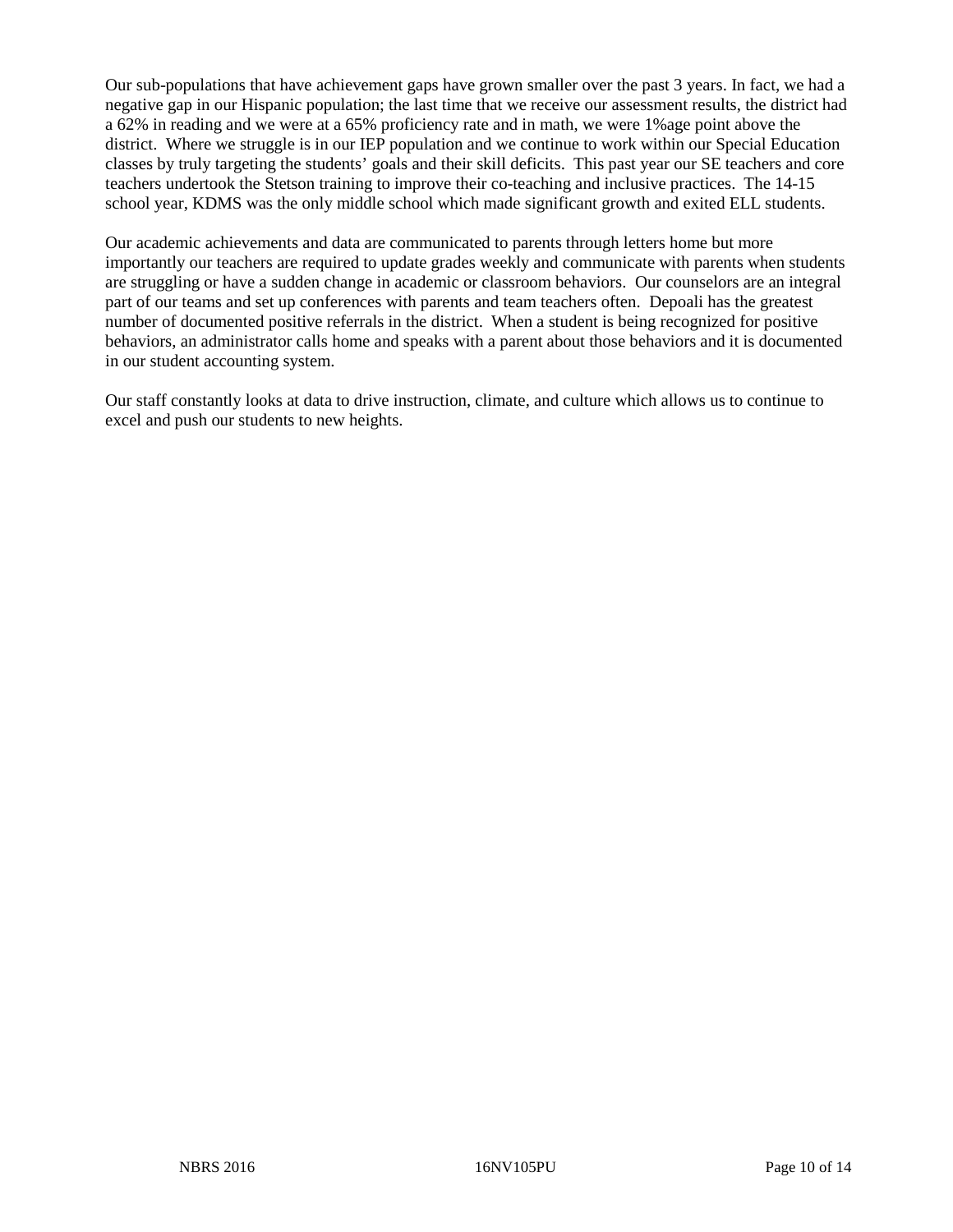## 1. School Climate/Culture:

At Kendyl Depoali Middle School, our school climate and culture were born out of the vision of the administration and staff who opened the school in 2009 and strengthened by those who remain a part of the original team and those who have since joined the Depoali family. From the day our doors opened, the school culture has been one where, not only academic engagement is a cornerstone to our success, but teaching the "whole child" is what aides in our student body being better able to reach their potential, both socially and emotionally, during the sometimes difficult middle school years and beyond.

As a staff, we are united ensuring that students are engaged in their learning and offered opportunities for support when struggling academically or emotionally. Staff meetings, Professional Development and Professional Learning Communities give our staff a chance to create a dialogue about what is working and what new ideas are out there for us to learn more about and use to motivate our students and propel them towards higher achievement. With each staff member as part of school-wide committees, we are able to share feedback and thoughts about many of the workings of the school that teachers are not customarily privy to in other school sites.

Within grade-level teams, all staff members feel that their input is valued and appreciated and that they are in a unique position to make an impact on, not only their own professional growth as an educator, but on the learning of the children they encounter daily. Working with their teams, gives the staff a chance to foster relationships with students, create the culture of belonging and safety for them to feel confident in raising their hand to answer a question, asking for assistance when struggling with a concept, and feeling free to be themselves in the classroom with accepting staff members, who know them well, guiding and supporting them.

Through Social Emotional Learning embedded within our curriculum, our Peer Advocacy program where students aide in learning of their classmates, our culture of inclusion for all students to access grade-level content, our clubs and extra-curricular activities offered at school and our STRIKE Matrix, the school-wide Positive Behavior Support System where students focus on showing Strength, Tolerance, Responsibility, Integrity, Knowledge and Empathy, Depoali has created a positive school culture where students are engaged in their learning and motivated to perform academically and as a productive member of our community. This encouraging environment is built on the valued relationships we have fostered and is the foundation of our positive school culture and climate.

2. Engaging Families and Community:

When Depoali Middle School opened in 2009, students, staff, families and community members became ONE. Often referred to as the "Depoali Family," from the beginning, each knew it was part of something bigger. Something that was there to support students and their families in any way they may need. Whether it was to help families get back on their feet after a massive wildfire destroyed their homes, or just help families navigate the ever-changing online gradebook, Depoali staff was there to help. In the beginning, the school focused on being a resource for the community, but it soon realized that this community had a lot to offer its students and together they became mutually beneficial.

Leadership students provide over 5,000 hours of community service and give back \$5,0000-\$10,000 a year to our community. They participate in the international CANstruction competition which benefits our local food bank. They adopt a Make-A-Wish child each year and host a Drive-thru Donation Day which benefits over a dozen non-profit organizations. This year, they collected over 3,000 books to support literacy initiatives in our community. Students select which organizations they want to support and the Leadership teacher creates a unit of study around them. This allows students to learn more about the community resources available to them, and how their time and monies will be spent.

Our community also supports our students. Over 100 parents and community members come to our school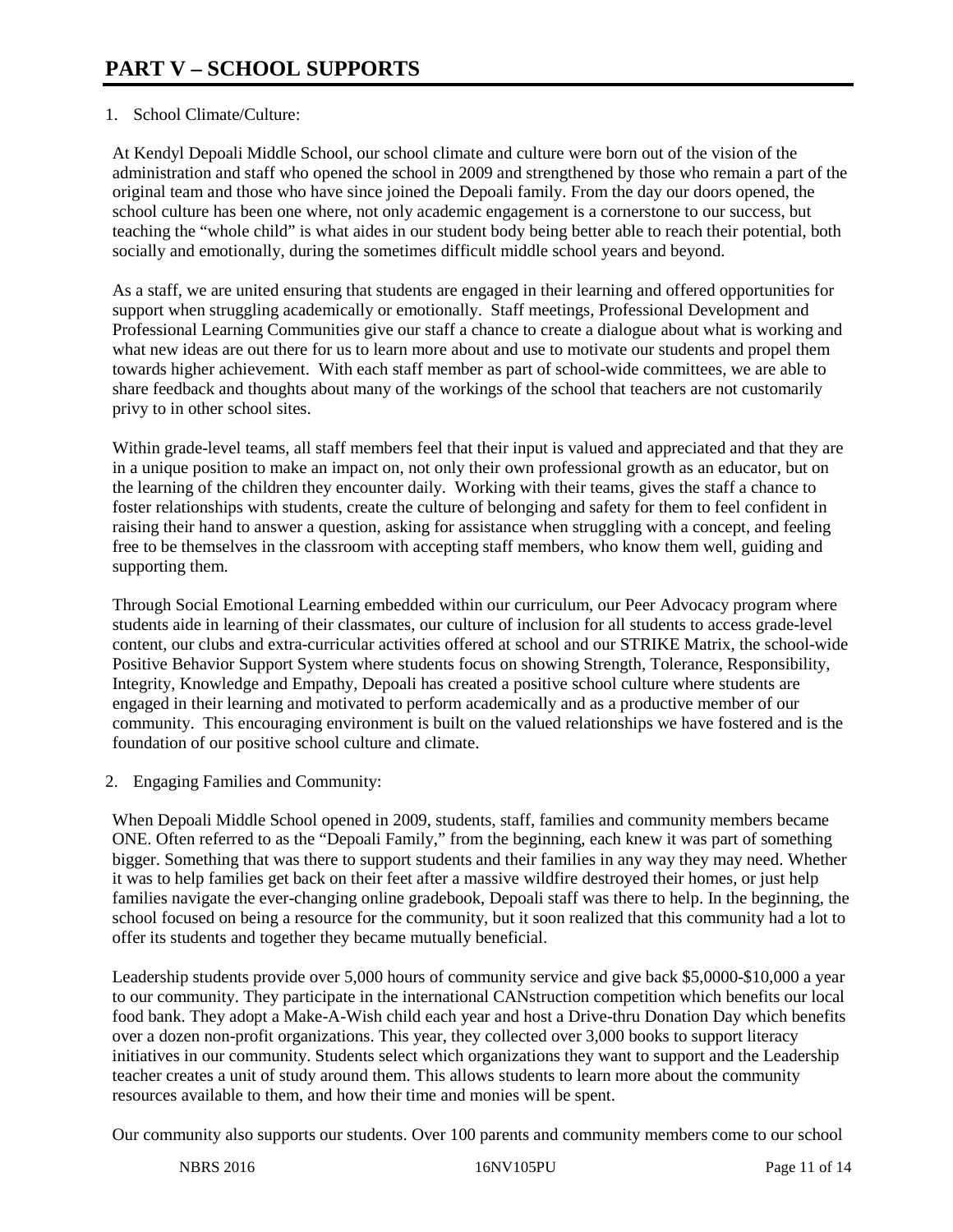for Career Day and other guest speaking engagements. They come to listen to and provide feedback of our students' Problem Based Learning projects. Engineering students from our local university have taught hands-on science lessons to our 6th graders. Not only did the students learn how to create solar power connections, but it also gave them an opportunity to see what kinds of things they could learn about when they go to college.

Learning also takes place outside the walls of our school by way of the many field trips students are allowed to take. Students interested in Healthcare professions attended an event at our local community college to learn about career opportunities. Students attended the Reno Air Races where they learned about flight and drones. Music students attended field trips at the university. Our choir students perform at nursing homes. As a culminating assessment for their etiquette unit, 400 Leadership students eat lunch at the Olive Garden.

Depoali also has a Family Engagement Committee made up of teachers, parents, a counselor and an administrator. Its purpose is to facilitate connections between the school, our families, and our community with the goal of fostering student success in all three areas.

#### 3. Professional Development:

Professional development has always been a vital part of the climate at Depoali Middle School. There have been several school-wide initiatives that support teacher and student growth. The entire staff was trained on Project Based Learning with the Buck Institute.

There is a professional development committee that meets monthly and is comprised of one teacher from every academic team. The committee collaborates and works to develop literacy lessons that support best practices, the Nevada Academic Content Standards, and social and emotional learning. In addition to the committee, several times throughout the year during the monthly staff meeting, staff members, instructional coaches, and district representatives have presented various breakout sessions. Some of the sessions included differentiated instruction, incorporating and implementing accommodations and modifications, successful interventions for behavior issues, and creating a positive climate in the classroom.

The administration has always supported and encouraged attendance with outside professional development including conferences and district classes by paying registration costs and providing subs for their teachers.

The social studies department attended the annual Northern Nevada Council for the Social Studies. This conference brings in various key note speakers from around the country that talk about specific content and how to implement that content into the classroom. In addition to the speaker, teachers attend several breakout sessions that included pedagogy and additional content.

Science teachers attended the 2015 National Science Teachers Association (NSTA) Regional Conference in Reno. Teachers attended professional development seminars to enhance their practice in the areas of project-based learning, inquiry-based learning, and STEM. They also participated in workshops to learn how to align their teaching practice to the Next Generation Science Standards (NGSS). The 7th grade science department attended a 3 full day training on FOSS Next Generation Life Science kits. During the training, they participated in the facilitating of hands-on learning, integrating ELA and mathematics into science lessons, and using assessment to help plan instruction of the three dimensions of the NGSS Framework.

The special education teachers along with their assigned core team attended the Stetson training over the summer of 2015 in addition to two follow-up trainings in the winter. The training focused on school-wide scheduling for best inclusive practices, differentiation of lessons, scaffolding of activities, and being aware of all of the different multiple-intelligences when lesson designing.

The mathematics and English language arts departments have attended many Saturday workshops to collaborate and develop common units and assessments. As we move into the next year, our staff will be spending the first day of summer collaborating together to plan the School Performance Plan so that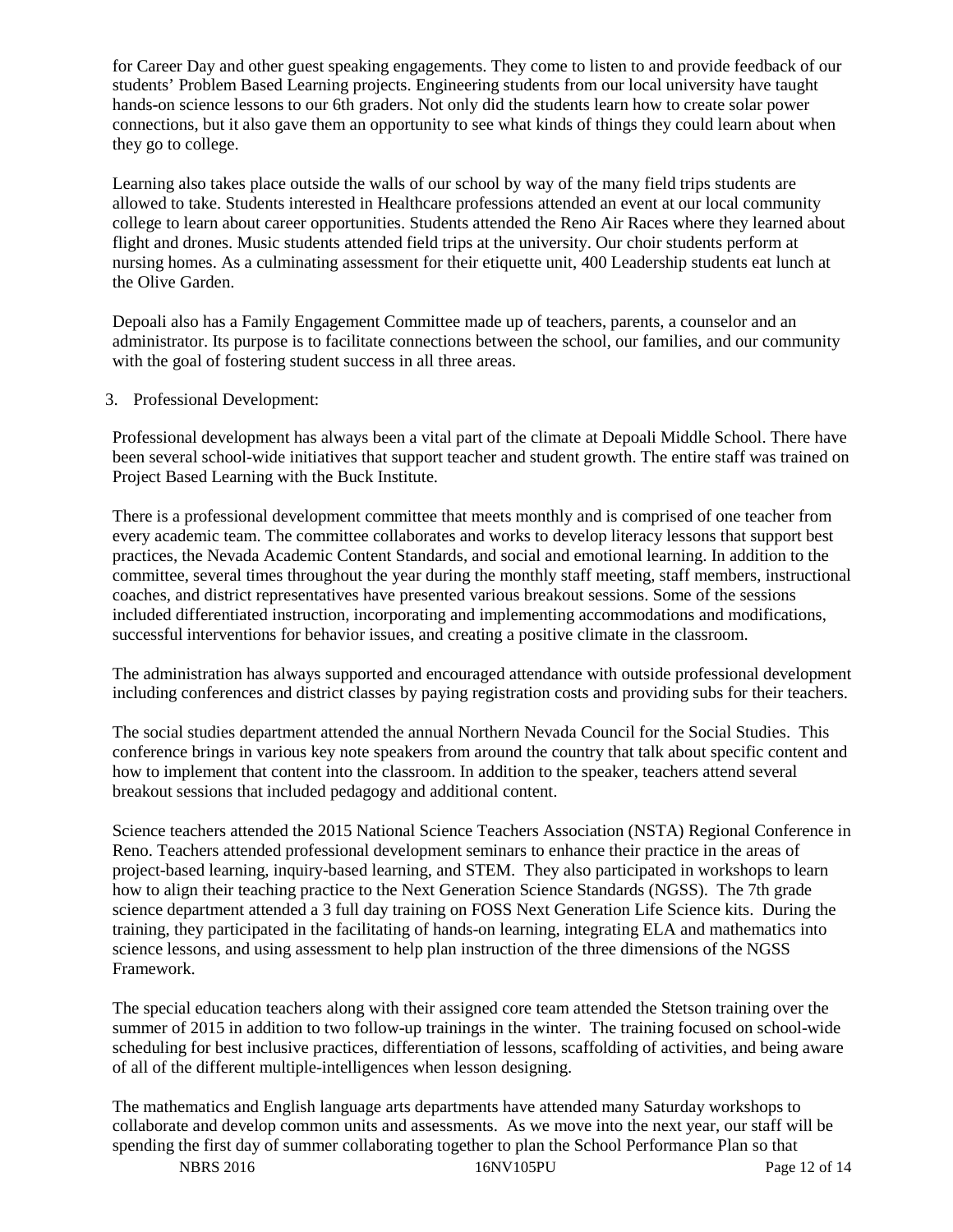everyone is "singing from the same sheet of music" when it comes to the focus for student achievement. When you walk into any classroom you will be seeing the same types of instructional strategies that engage all students. These strategies will be the focus for the staff so that all students will be asked to think critically, work collaboratively and to be able to communicate their thinking as they work through the NVACS.

#### 4. School Leadership:

The philosophy of the school leadership is quite simple – kids come first. Any decision that is made is always in the best interest of the student. When opening Kendyl Depoali Middle School, the Principal hired, designed structures and policies, and bought supplies with the three words - Relationships, Rigor and Relevance as the cornerstones of everything she did. Relationships had to be built with the staff, students, and parents in order for the learning to take place, and it happens with the staff first. A common language for positive reinforcements for our students was agreed upon by the staff and is still used after 7 years. It is what continues to create a safe learning culture for our students and allows our teachers to have a positive climate within their classroom and reinforce the behaviors that are wanted. Each subject PLC has a lead teacher who meets in district meetings to gather information that is important to be disseminated to their group in order to stay abreast of the district and state curricular information and mandates. This set of teachers meets as a lead group with the administration to make school-wide decisions about instruction, teaching and learning, testing and many policies and procedures that are day to day issues that affect daily routine. One example would be the middle school initiative that Depoali adopted 2 years ago - Project Based Learning. The staff had complete some school-wide training for PBL's on their own and decided that through the advisory program we wanted to help our students become better 21st Century learners. When the district gave all middle schools 4 options to choose from for an initiative, the leadership group decided to choose "none of the above" and instead proposed that we be able to take on Project Based Learning as our school-wide focus as our initiative. The leaders put together a strong proposal and it was accepted from the district. Our school has been doing PBLs ever since. What this means is that all students are being asked to think critically, do in-depth inquiry while solving a driving question that involves significant content derived from standards. The students make their decisions about the project including how they work and what they create and then they present it to an audience that is different than just their teacher. These 21st Century Skills are what is needed to produce students who will be college and/or highly technical and career ready. As a group of leaders, the belief is that all students can and will learn. We, here at Depoali Middle School, continue to work together to produce well rounded students who will be successful at the next level.